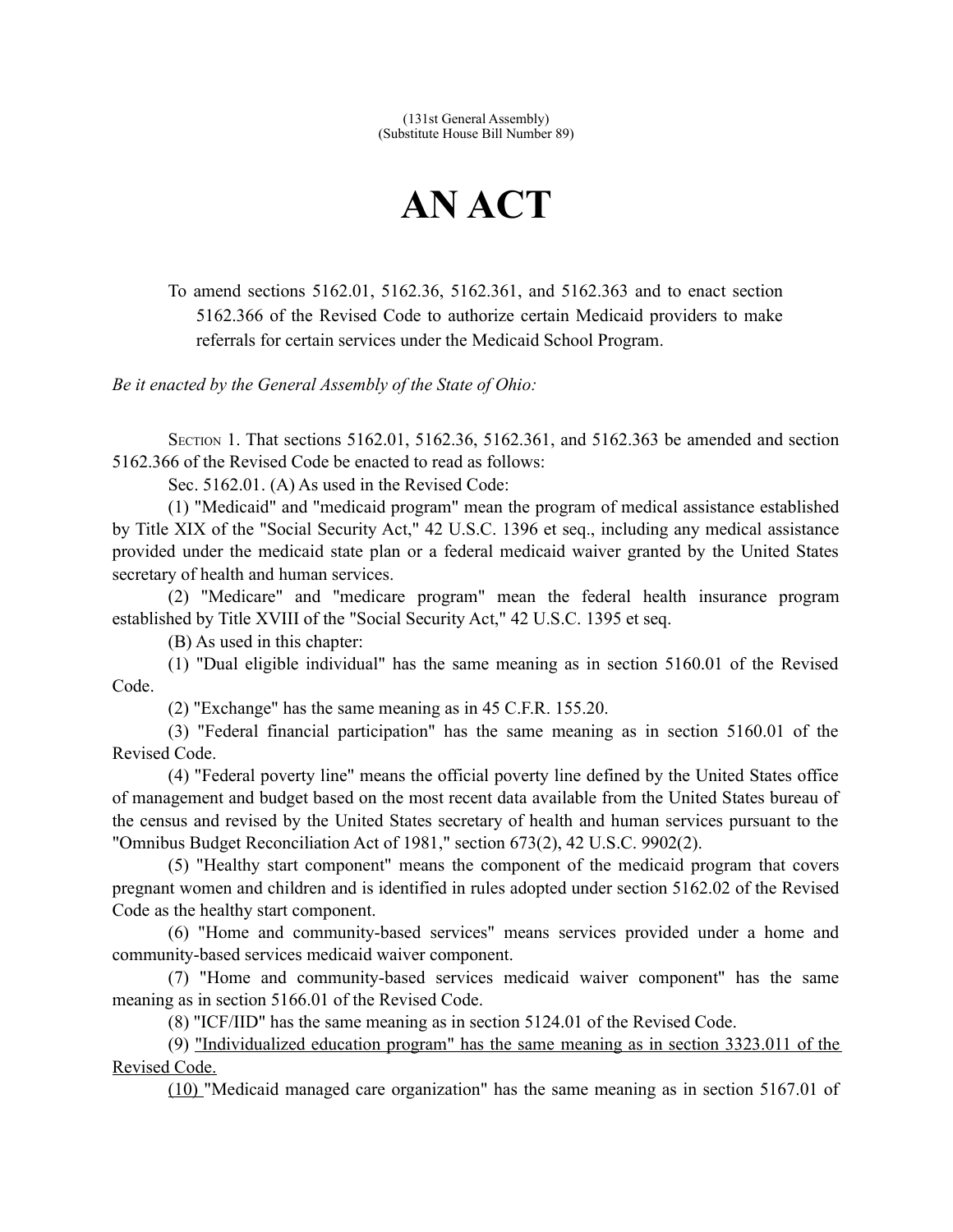the Revised Code.

 $(10)$  (11) "Medicaid provider" has the same meaning as in section 5164.01 of the Revised Code.

 $(11)$  (12) "Medicaid services" has the same meaning as in section 5164.01 of the Revised Code.

(12) ( 13)"Medicaid waiver component" has the same meaning as in section 5166.01 of the Revised Code;

(13) ( 14) "Nursing facility" and "nursing facility services" have the same meanings as in section 5165.01 of the Revised Code.

(14) (15) "Ordering or referring only provider" means a medicaid provider who orders, prescribes, refers, or certifies a service or item reported on a claim for medicaid payment but does not bill for medicaid services.

(16) "Political subdivision" means a municipal corporation, township, county, school district, or other body corporate and politic responsible for governmental activities only in a geographical area smaller than that of the state.

(15) (17) "Prescribed drug" has the same meaning as in section 5164.01 of the Revised Code.

(16) (18) "Provider agreement" has the same meaning as in section 5164.01 of the Revised Code.

 $(17)$  (19) "Qualified medicaid school provider" means the board of education of a city, local, or exempted village school district, the governing authority of a community school established under Chapter 3314. of the Revised Code, the state school for the deaf, and the state school for the blind to which both of the following apply:

(a) It holds a valid provider agreement.

(b) It meets all other conditions for participation in the medicaid school component of the medicaid program established in rules authorized by section 5162.364 of the Revised Code.

(18) (20) "State agency" means every organized body, office, or agency, other than the department of medicaid, established by the laws of the state for the exercise of any function of state government.

(19) (21) "Vendor offset" means a reduction of a medicaid payment to a medicaid provider to correct a previous, incorrect medicaid payment to that provider.

Sec. 5162.36. The medicaid director shall create, in accordance with sections 5162.36 to 5162.365 5 162.366 of the Revised Code, the medicaid school component of the medicaid program.

Sec. 5162.361. A qualified medicaid school provider participating in the medicaid school component of the medicaid program may submit a claim to the department of medicaid for federal financial participation for providing, in schools, services covered by the medicaid school component to medicaid recipients who are eligible for the services. No qualified medicaid school provider may submit such a claim before the provider incurs the cost of providing the service.

The claim shall include certification of the qualified medicaid school provider's expenditures for the service. The certification shall show that the money the qualified medicaid school provider used for the expenditures was nonfederal money the provider may legally use for providing the service and that the amount of the expenditures was sufficient to pay the full cost of the service.

Except as otherwise provided in sections 5162.36 to 5162.365-5162.366 of the Revised Code,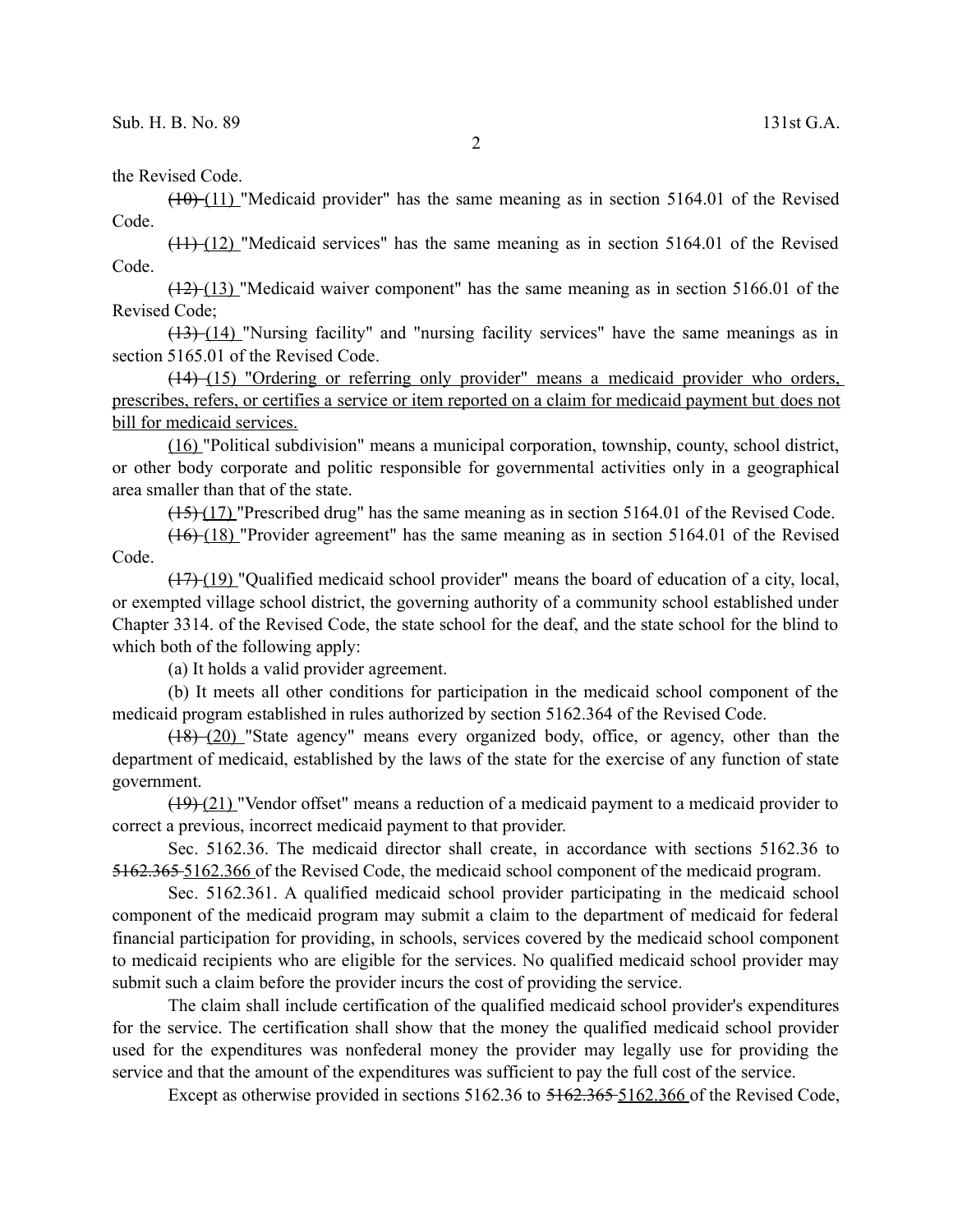Sec. 5162.363. The department of medicaid shall enter into an interagency agreement with the department of education under section 5162.35 of the Revised Code that provides for the department of education to administer the medicaid school component of the medicaid program other than the aspects of the component that sections 5162.36 to 5162.365 5 162.366 of the Revised Code require the department of medicaid to administer. The interagency agreement may include a provision that provides for the department of education to pay to the department of medicaid the nonfederal share of a portion of the administrative expenses the department of medicaid incurs in administering the aspects of the component that the department of medicaid administers.

To the extent authorized by rules authorized by section 5162.021 of the Revised Code, the department of education shall adopt rules establishing a process by which qualified medicaid school providers participating in the medicaid school component pay to the department of education the nonfederal share of the department's expenses incurred in administering the component. The rules shall be adopted in accordance with Chapter 119. of the Revised Code.

Sec. 5162.366. (A) Subject to division (B) of this section and for the purpose of a medicaid recipient receiving, in accordance with the recipient's individualized education program, physical therapy services, occupational therapy services, speech-language pathology services, or audiology services under the medicaid school component of the medicaid program:

(1) A physical therapist is a licensed practitioner of the healing arts for the purpose of 42  $C.F.R. 440.110(a)(1)$  and may make a referral for physical therapy services for the recipient.

(2) An occupational therapist is a licensed practitioner of the healing arts for the purpose of 42 C.F.R. 440.110(b)(1) and may make a referral for occupational therapy services for the recipient.

(3) A speech-language pathologist is a licensed practitioner of the healing arts for the purpose of 42 C.F.R. 440.110(c)(1) and may make a referral for speech-language pathology services for the recipient.

 (4) An audiologist is a licensed practitioner of the healing arts for the purpose of 42 C.F.R. 440.110(c)(1) and may make a referral for audiology services for the recipient.

 (B) To be able to make a referral for a service under this section, a physical therapist, occupational therapist, speech-language pathologist, or audiologist must have a provider agreement. This does not preclude a physical therapist, occupational therapist, speech-language pathologist, or audiologist from being an ordering or referring only provider.

SECTION 2. That existing sections 5162.01, 5162.36, 5162.361, and 5162.363 of the Revised Code are hereby repealed.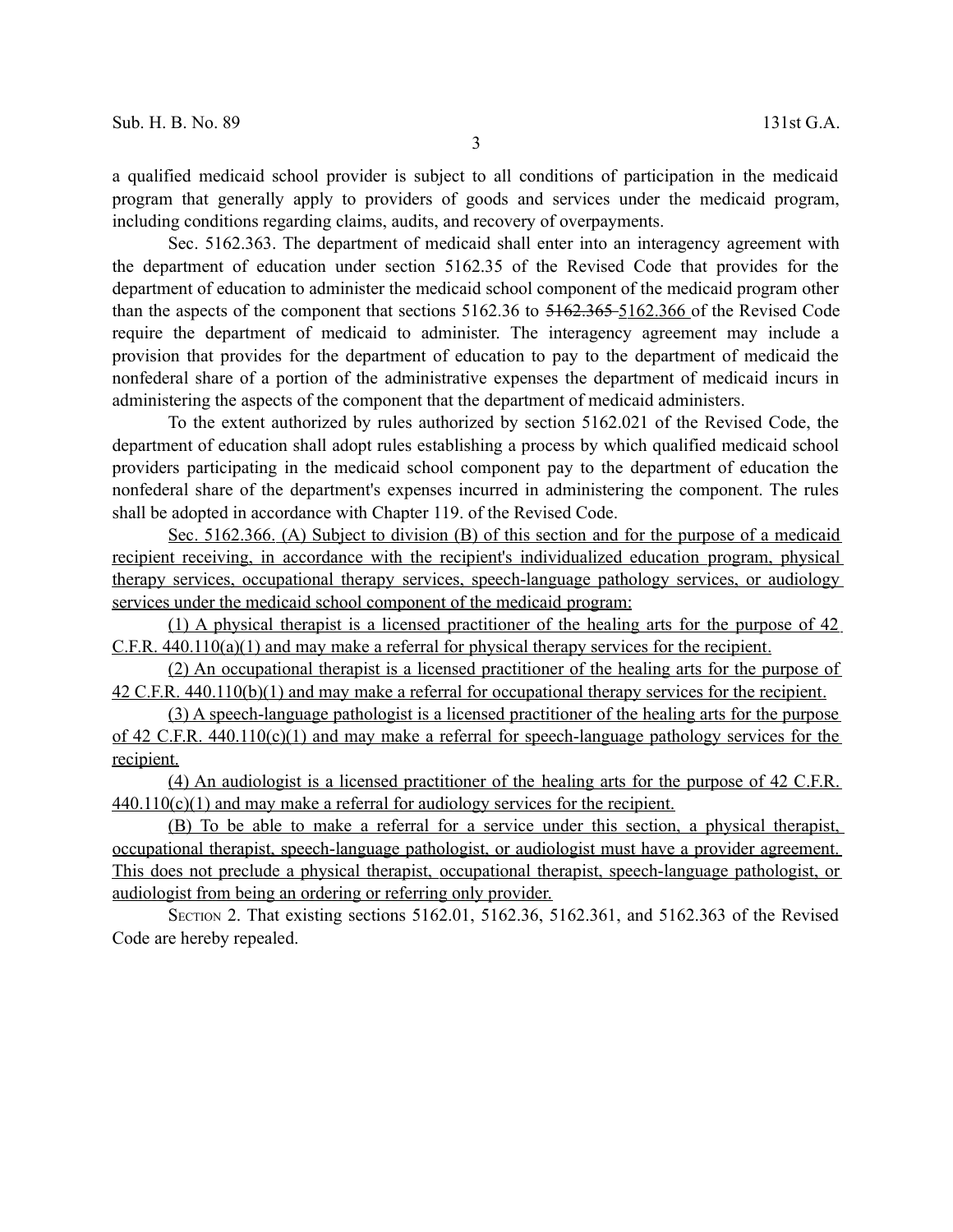*Speaker \_\_\_\_\_\_\_\_\_\_\_\_\_\_\_\_\_\_\_ of the House of Representatives.*

4

*President \_\_\_\_\_\_\_\_\_\_\_\_\_\_\_\_\_\_\_ of the Senate.*

Passed \_\_\_\_\_\_\_\_\_\_\_\_\_\_\_\_\_\_\_\_\_\_\_\_, 20\_\_\_\_

Approved \_\_\_\_\_\_\_\_\_\_\_\_\_\_\_\_\_\_\_\_\_\_\_\_, 20\_\_\_\_

*Governor.*